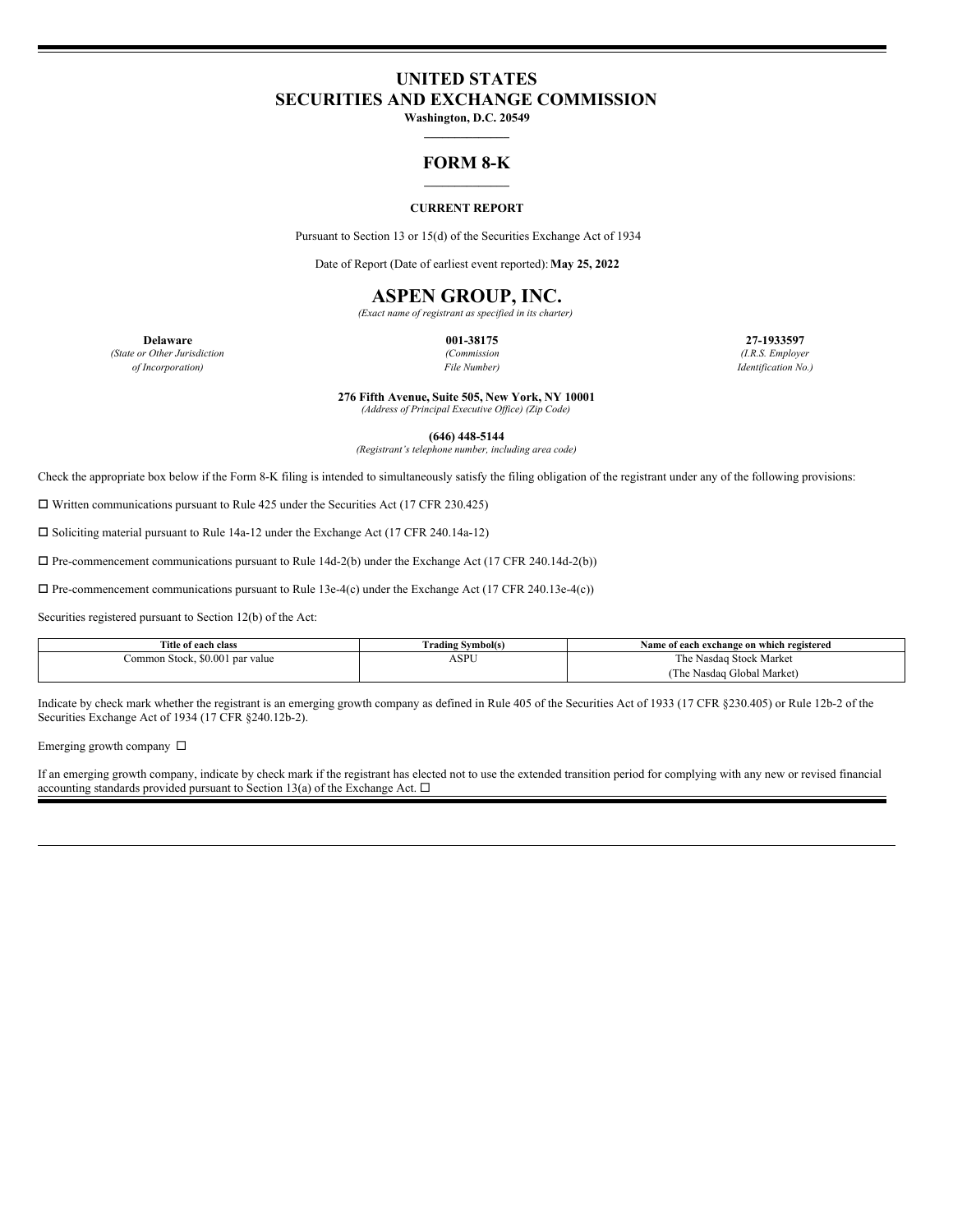#### Item 3.01 Notice of Delisting or Failure to Satisfy a Continued Listing Rule or Standard; Transfer of Listing.

On May 25, 2022, Aspen Group, Inc. (the "Company") received a letter from the Nasdaq Stock Market LLC ("Nasdaq") notifying the Company of its noncompliance with Nasdaq Listing Rule 5450(a)(1) (the "Rule") by failing to maintain a minimum bid price for its common stock of at least \$1.00 per share for 30 consecutive business days.

According to the letter, the Company has a 180 calendar day grace period to regain compliance with the Rule (the "Grace Period"), subject to a potential 180 calendar day extension, as described below. To regain compliance, the Company's common stock must have a minimum closing bid price of at least \$1.00 per share for at least 10 consecutive business days within the Grace Period. In the event the Company does not regain compliance by November 21, 2022, the end of the Grace Period, the Company may be eligible for an additional 180 calendar day grace period to regain compliance. To qualify for the additional grace period, the Company will be required to meet the continued listing requirement for the market value of its publicly held shares and all other initial listing standards for The Nasdaq Global Market, with the exception of the bid price requirement, and will need to provide written notice of its intention to cure the deficiency during the second grace period, by effecting a reverse stock split if necessary. However, if it appears to Nasdaq at the end of the Grace Period that the Company will be unable to cure the deficiency, or if the Company is not otherwise eligible for the additional cure period, Nasdaq will provide notice that the Company's common stock will be subject to delisting.

The letter has no immediate impact on the listing of the Company's common stock, which will continue to be listed and traded on The Nasdaq Global Market, subject to the Company's compliance with the other continued listing requirements of The Nasdaq Global Market.

The Company intends to monitor the bid price of its common stock, and if the Company's common stock does not achieve a minimum closing bid price of at least \$1.00 per share for at least 10 consecutive business days within the Grace Period, the Company will consider all options for maintaining the listing of its common stock on The Nasdaq Global Market including the implementation of a reverse stock split.

#### **Item 9.01 Financial Statements and Exhibits.**

#### **(d) Exhibits**

| <b>Exhibit</b> |                                                                                                           |      | Incorporated by Reference | <b>Filed or Furnished</b> |          |
|----------------|-----------------------------------------------------------------------------------------------------------|------|---------------------------|---------------------------|----------|
|                | <b>Exhibit Description</b>                                                                                | Form | Date                      | Number                    | Herewith |
| 104            | $-1$<br><b>XBRI</b><br>File (embedded within the Inline)<br>document<br>Interactive Data<br>cover<br>Page |      |                           |                           |          |